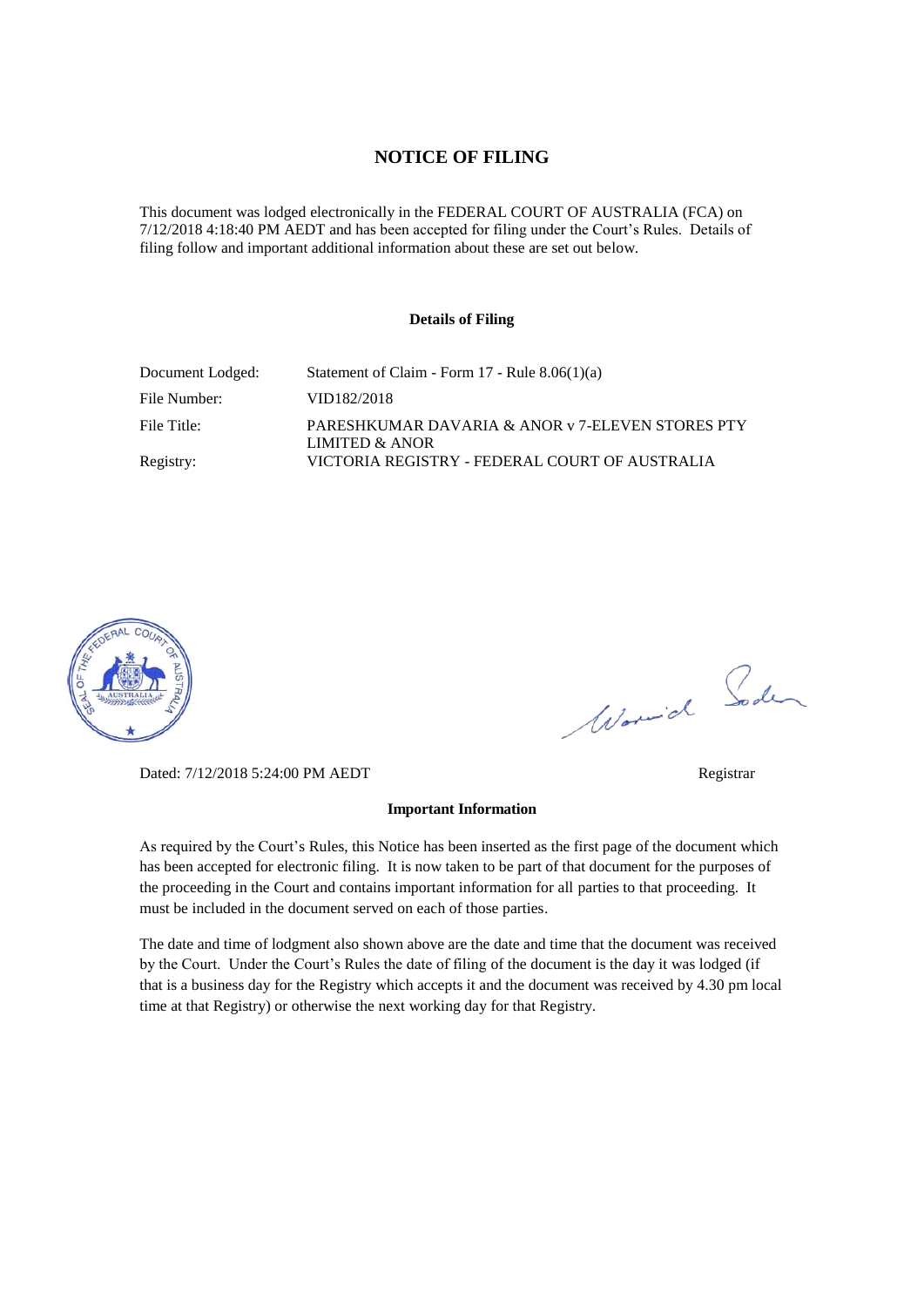

Form 17 Rule 8.05(1)(a)

No: VID182/2018

Federal Court of Australia District Registry: Victoria Division: General

## **Pareshkumar Davaria** and another named in the Schedule

Applicants

**7-Eleven Stores Pty Ltd (ACN 005 299 427)** and another named in the Schedule **Respondents** 

## **Amended Statement of Claim**

(filed pursuant to leave granted by Middleton J on 20 November 2018)

*This pleading is intended to be read in conjunction with the most recently filed AmendedStatement of Claim in proceeding VID180/2018 (for which leave has been granted) (Current VID180 SOC). Defined terms in this pleading have the same meaning as in that Amended Statement of Claim.* 

## **A. INTRODUCTION**

- 1. The Applicants commence this proceeding as a representative party pursuant to Part IVA of the *Federal Court of Australia Act 1976* (Cth) (**FCAA**) on their own behalf and on behalf of all persons:
	- (a) (**Nominated Director**) who were or commenced to be the nominated directors identified in a standard-form franchise agreement (**Franchise Agreement**) with the first respondent, 7-Eleven Stores Pty Ltd (**7-Eleven**) at any time between 20 February 2012 and 19 February 2018 (**Relevant Period**);

| Filed on behalf of:        | The Applicants                               |
|----------------------------|----------------------------------------------|
| Prepared by:               | Stewart A Levitt, Levitt Robinson Solicitors |
| Tel                        | 02 9286 3133                                 |
| Email                      | 711@levittrobinson.com                       |
| <b>Address for service</b> | PO Box 850, Darlinghurst NSW 1300            |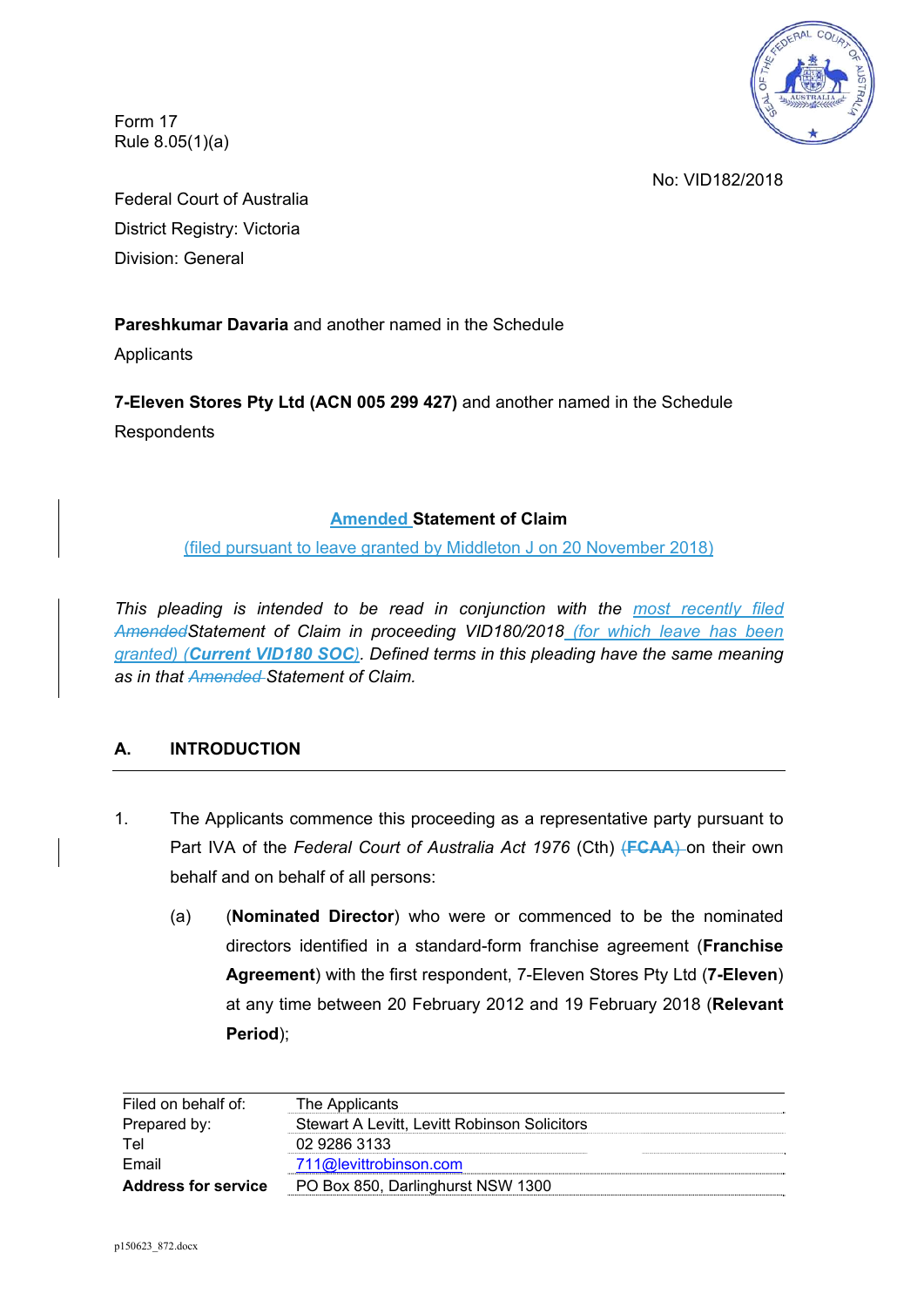(b) (**Guarantors**) who provided indemnities, guarantees, mortgages or other securities (**Guarantees**) in respect of a Franchisee's obligations under a Franchise Agreement or Bank Loan Contract entered into by a Franchisee, during the Relevant Period;

and who have suffered loss and damage as a result of the conduct of either or both of 7-Eleven or the thirdsecond respondent, ANZ Banking Group Limited (**Bank**), alleged in this SOC.

## *Particulars*

*As at the date of commencement of this proceeding there were, as against each respondent, seven or more persons who make the claims set out in this SOC.* 

### *Applicants*

- 2. The First Applicant is the sole director of Davaria Pty Limited (**Franchisee**), the Applicant in the representative proceeding VID180/2018 (**Franchisee Proceeding**).
- 3. The Second Applicant is a shareholder of the Franchisee.
- 4. The First Applicants:
	- (a) entered into a Franchise Agreement with 7-Eleven on 19 September 2013, (**Campbelltown Store Franchise Agreement**) in relation to the 7-Eleven store identified in 7-Eleven's records as "Store 2073E" at 229 Queen Street Campbelltown (**Campbelltown Store**);
	- (b) are is and at all times since about 13 September 2013 has ve been the operator of the Campbelltown Store;
	- (c) entered into a Franchise Agreement with 7-Eleven on 27 May 2015 (**Northmead Store Franchise Agreement**) in relation to the 7-Eleven store identified in 7-Eleven's records as "Store 2319B" at 137 Windsor Road, Northmead (**Northmead Store**);
	- (d) isare and at all times since about 27 May 2015 has ve been the operator of the Northmead Store;

4A The Applicants:

 $(e)(a)$  entered into: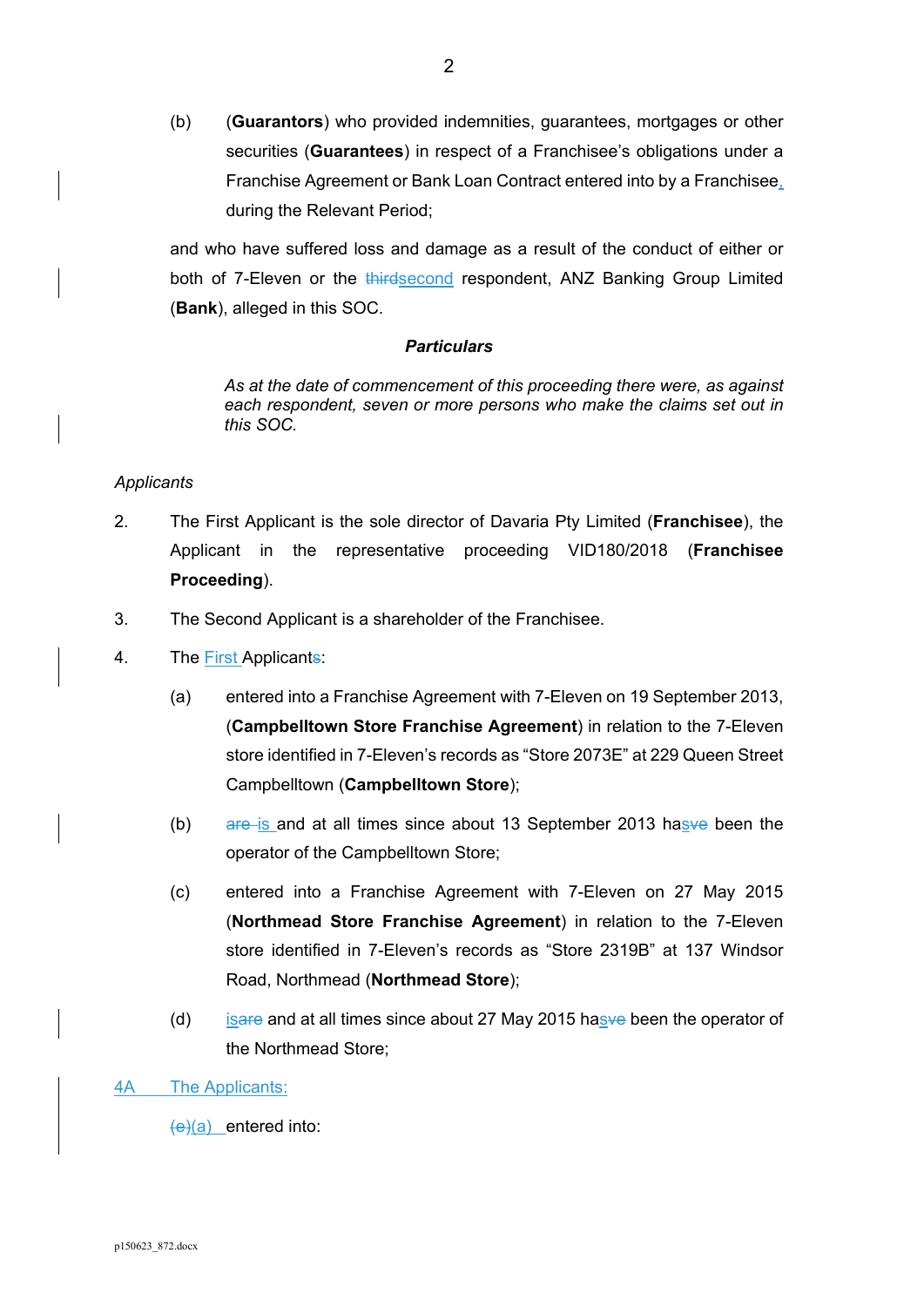- (i) a loan agreement with the Bank on or about 22 August 2013 (**First Campbelltown Loan**); and
- (ii) a further loan agreement with the Bank on or about 12 June 2015 (**Second Northmead Loan**); and

 $(f)(b)$  entered into:

- (i) a guarantee and indemnity in favour of the Bank in respect of the CampbelltownFirst Loan (the **Campbelltown Guarantee**);
- (ii) individual guarantees and indemnities in favour of the Bank in respect of the obligations of the Franchisee limited to \$1,089,000.00 and registered mortgage the property situated at 1/32 Alfred Street Granville (together the **Northmead Guarantees**  and **Northmead Mortgage**);

 $\left(\theta\right)(c)$  have, since about 22 August 2013, been customers of the Bank.

### *Respondents*

- 5. 7-Eleven (referred to in the Franchise Agreement as the Second Respondent in the VID180 Proceeding's Area Licensee, for the territory of Australia):
	- (a) is, and was at all material times:
		- (i) a duly incorporated company pursuant to law and capable of being sued in its own name;
		- (ii) the franchisor in Australia of a system for the identification, fixturisation, layout, merchandising and operation of extended-hour retail stores, identified principally by the trade name and service mark "7-ELEVEN" (*7-Eleven System*) under licence from the Second Respondent (Master Franchisor);

#### *Particulars*

## *The* 7-Eleven System *is described and defined in Recital A of the Franchise Agreement.*

*The agreements between 7-Eleven and the Master Franchisor are referred to in Recital D of the Franchise Agreement.* 

(iii) a trading or financial corporation for the purposes of section 4 of the *Competition and Consumer Act 2010* (Cth) (**CCA**) (which definition unless otherwise indicated includes the cognate provision in the *Trade Practices Act 1974* (**TPA**));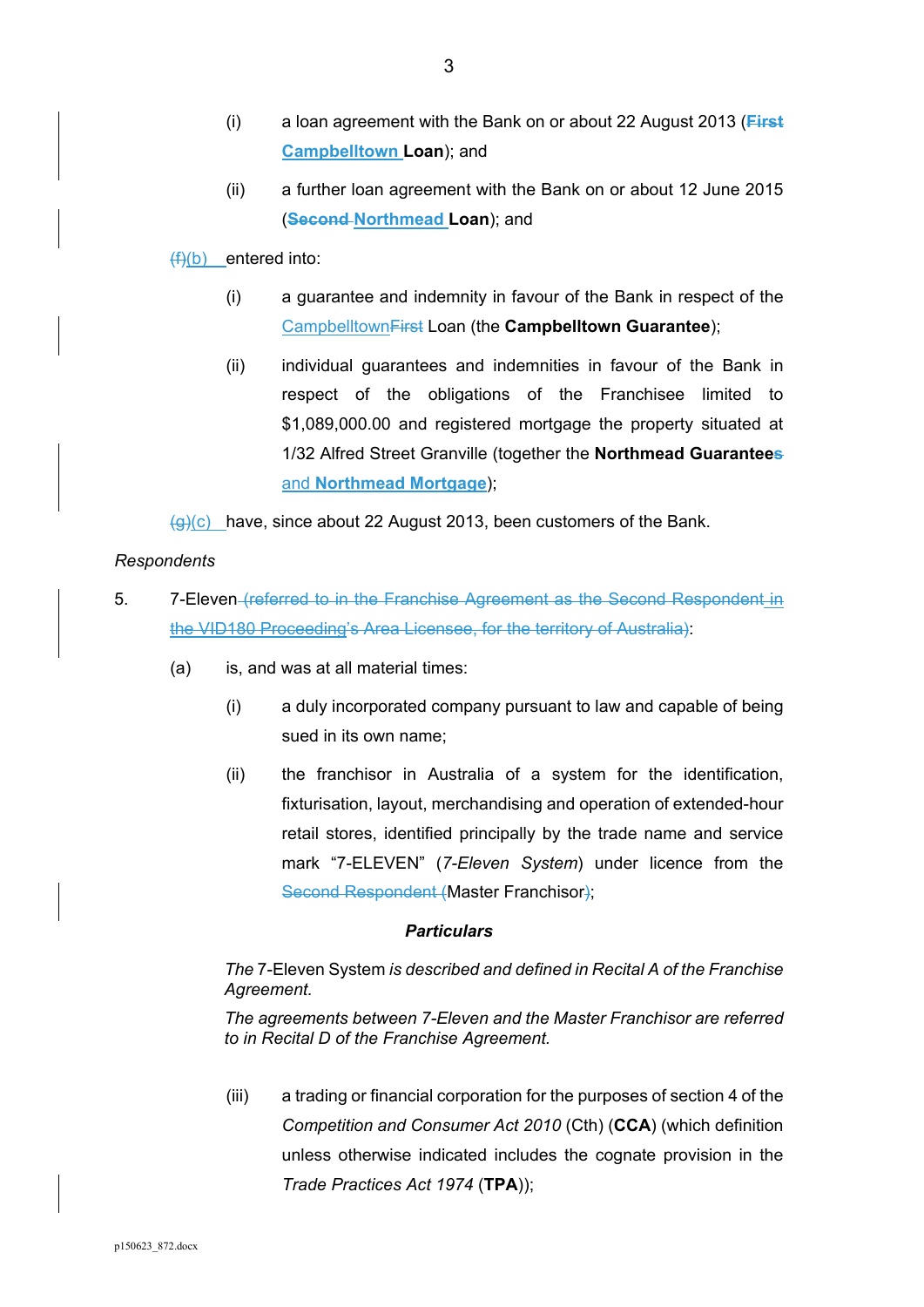- (iv) a "person" within the meaning of: section 18 of the *Australian Consumer Law* (Cth) set out in Schedule 2 of the CCA as applicable pursuant to section 131 of the CCA, and/or its cognates as applicable pursuant to legislation in the States and Territories of Australia (collectively, **ACL**).
- (b) at all material times, supplied services or was engaged with the possible supply of services to the Applicants and each of the Franchisees in trade or commerce within the meaning of sections 2 and 21 of the ACL.
- 6. The Bank is, and was at all material times throughout the Relevant Period:
	- (a) a company duly incorporated pursuant to law and capable of being sued in its own name; and
	- (b) a "person" within the meaning of Part 2, Division 2 of the *Australian Securities and Investment Commission Act 2001* (Cth) (**ASIC Act**).

# **B. FRANCHISOR DISCLOSURES – CODE BREACHES AND MISLEADING OR DECEPTIVE CONDUCT – APPLICANTS AND FRANCHISEES**

7. The Applicants, Nominated Directors and Guarantors repeat paragraphs 41 to 96 of the Amended Statement of Claim in the Franchisee Proceeding (**ASOC**)Current VID180 SOC as if the same were set out in full herein.

## **B1. Reliance and loss – applicants**

- 8. In deciding to enter into the Campbelltown Store-Guarantee, the Applicants relied on (alone or in combination):
	- (a) each of:
		- (i) the Business Opportunity Representation,
		- (ii) the 7-Eleven Business Opportunity Statements,
		- (iii) the Average Store Financials Accuracy Representation,
		- (iv) the Future Average Payroll Cost Representation,
		- (v) the content of the Average Store Financials,
		- (vi) the Advertising Fund Representation,
		- (vii) the 7-Eleven Supplier Representation,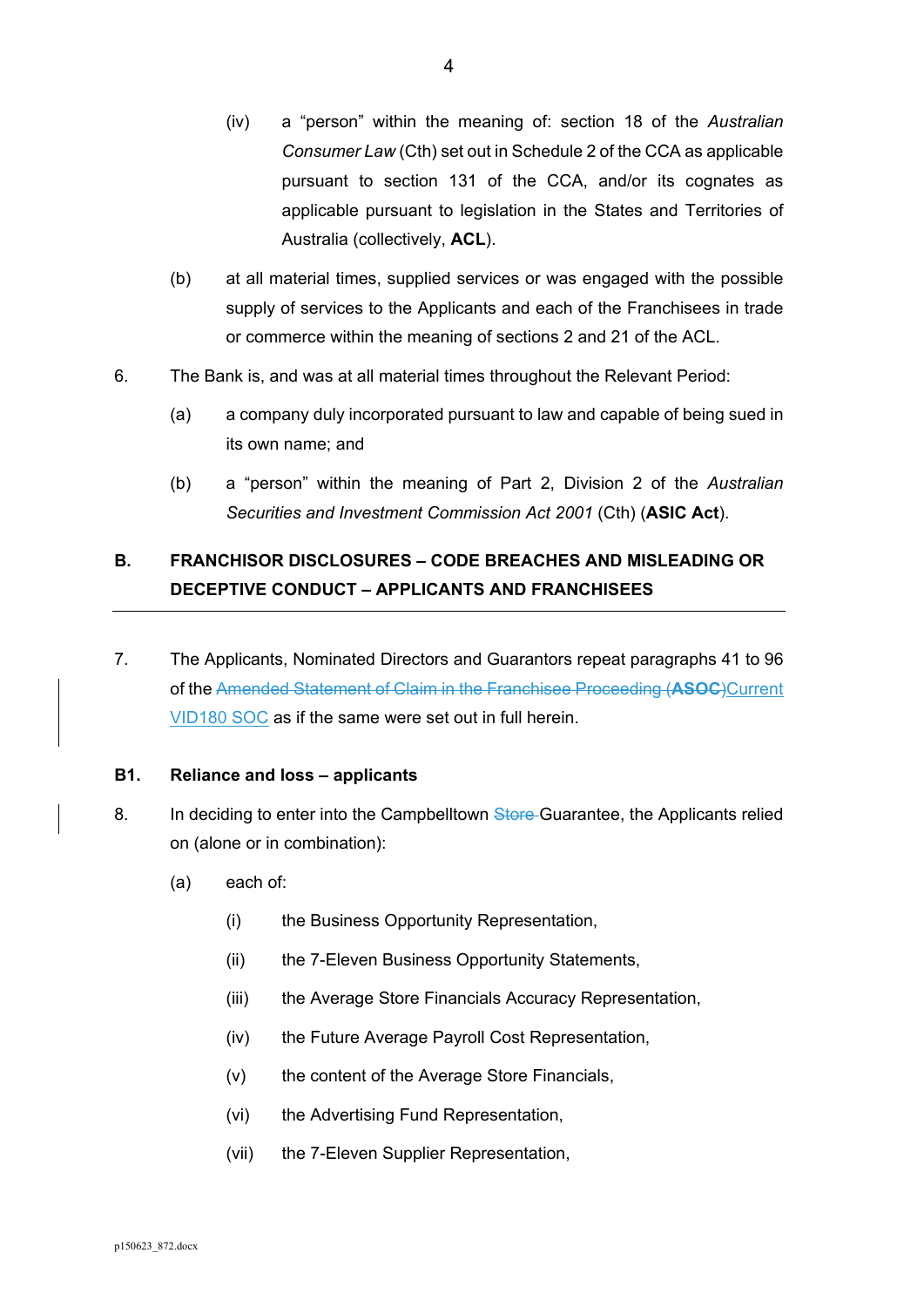(individually and in combination, the **Misleading or Deceptive Conduct Representations**) and

- (b) the Campbelltown Store Financials Accuracy Representation<sub> $\tau$ </sub> and
- (c) the Campbelltown Store Future Payroll Cost Representation and

(d) the Campbelltown Store Financials Conduct Representation

(the representations in  $8(b)$  and to  $(c)(d)$  being together and severally the **Campbelltown Representations**).

#### *Particulars*

*Particulars will be provided after affidavits or outlines of evidence are served.* 

- 9. Further and in the alternative, if the Misleading or Deceptive Conduct Representations and the Campbelltown Representations (alone or in combination) had not occurred:
	- (a) the Franchisee would not have entered the Campbelltown Store Franchise Agreement; and
	- (b) the Applicants would not have entered into the Campbelltown Store Guarantee.
- 10. By reason of the financial obligations of the Franchisee in respect of the Campbelltown Store Franchise Agreement, the Applicants from 19 September 2013:
	- (a) gave up, or reduced the hours worked in, the employment they enjoyed prior to the Franchisee entering the Campbelltown Store Franchise Agreement;
	- (b) worked in the Campbelltown store for no wages, or lower wages, and lower income (from profit drawings) than they would have earned from continuing their former employments.

#### *Particulars*

*Particulars will be provided after affidavits or outlines of evidence are served.* 

11. Further: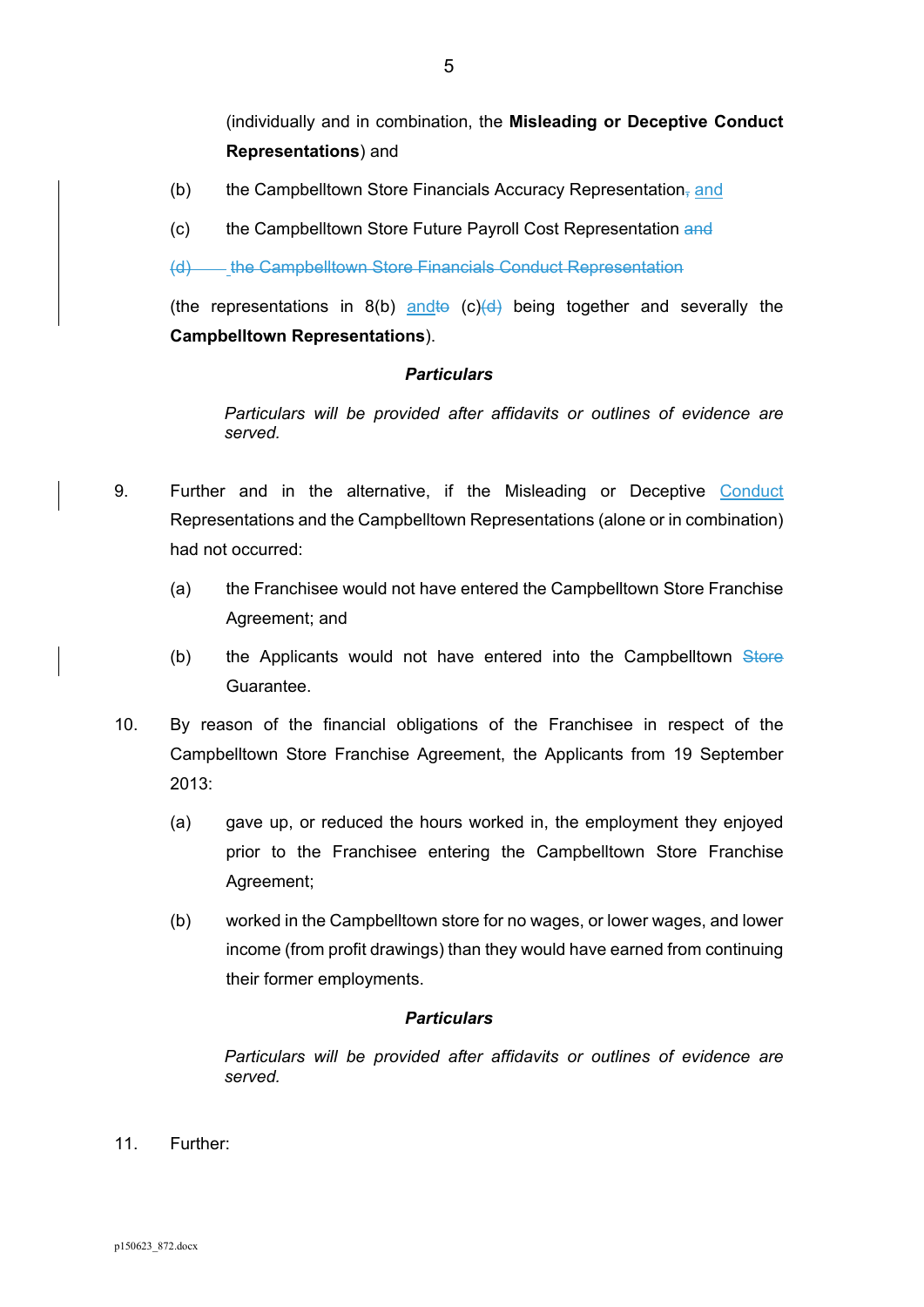- (a) the Franchisee entered the Northmead Store Franchise Agreement and the Applicants entered into the Northmead Store Guarantee and the Northmead Mortgage in an effort to repair the financial prejudice suffered by them as a result of their financial commitments in connection with the Campbelltown Store Franchise;
- (b) but for their financial commitments in connection with the Campbelltown Store Franchise, the Franchisee would not have entered the Northmead Store Franchise Agreement and the Applicants would not have entered into the Northmead Store Guarantee and the Northmead Mortgage;
- (c) in the premises set out in (a) and (b) hereof, and paragraphs 8 and 9 above, the Misleading or Deceptive Conduct Representations and the Campbelltown Representations (alone or in combination) were a material cause of the Franchisee entering the Northmead Store Franchise Agreement and the Applicants entering into the Northmead Store Guarantee and the Northmead Mortgage.
- 12. By reason of the financial obligations of:
	- (a) the Franchisee in respect of the Campbelltown Store Franchise Agreement and the Northmead Store Franchise Agreement, and
	- (b) the Applicants in respect of the Northmead Store Franchise Agreement;

the Applicants from 19 September 2013 worked in the Campbelltown Sstore, and from 5 June 2015 also worked in the Northmead Sstore, for no wages, or lower wages, and lower income (from profit drawings) than they would have earned from continuing their former employments.

## *Particulars*

*Particulars will be provided after affidavits or outlines of evidence are served.* 

- 13. In the premises in paragraphs 10 and 12, the Applicants have suffered loss and damage caused by:
	- (a) the Misleading or Deceptive Conduct Representations, further or alternatively
	- (b) the Campbelltown Representations.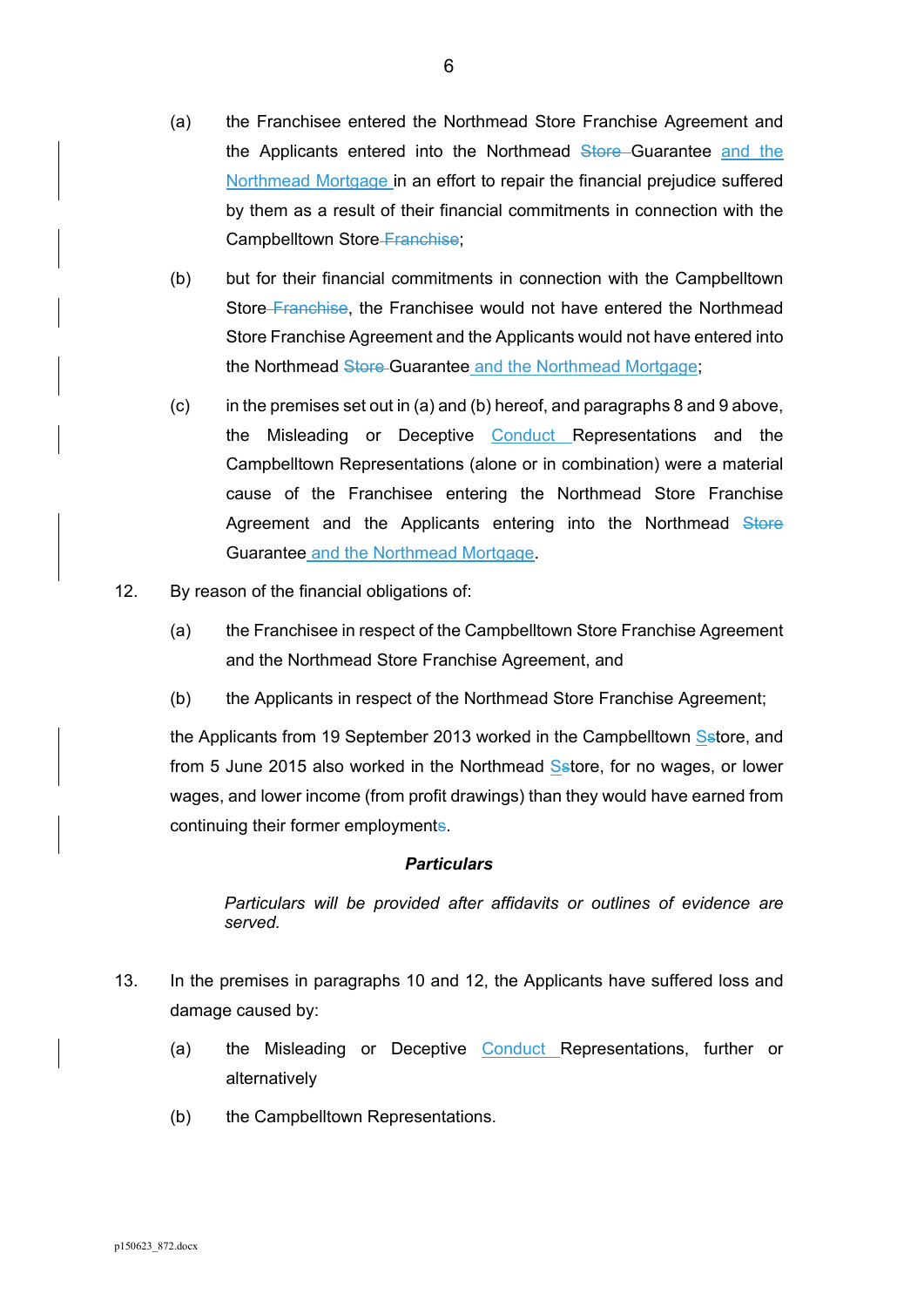*Further particulars of loss will be provided after service of the Applicants' affidavits or outlines of evidence and expert evidence.* 

#### **B2. Foregone Income & Guarantee Losses – Group Member**

14. In deciding to enter into their respective Franchise Agreements and Guarantees some or all of the other Nominated Directors and Guarantors directly relied on one or more of the Misleading or Deceptive Conduct Representations (alone or in combination).

## *Particulars*

*Particulars relating to individual group members may be provided following the trial of the common questions or otherwise as the Court may direct.* 

15. Further and in the alternative, if the Misleading or Deceptive Conduct Representations (alone or in combination) had not occurred, some or all of the Nominated Directors and Guarantors would not have entered into their respective Franchise Agreements and Guarantees.

#### *Particulars*

*Particulars relating to individual group members may be provided following the trial of the common questions or otherwise as the Court may direct.* 

- 16. By reason of their financial obligations in respect of or arising from their respective Franchise Agreements or Guarantees, some or all of the Nominated Directors and Guarantors:
	- (a) gave up, or reduced the hours worked in, the employment they enjoyed prior to making their respective Franchise Agreements or giving their respective Guarantees;
	- (b) worked in their Franchise store for no wages, or lower wages, and lower income (from profit drawings) than they would have earned from continuing their former employments; further or alternatively
	- (c) suffered losses by reason of their Guarantees being enforced.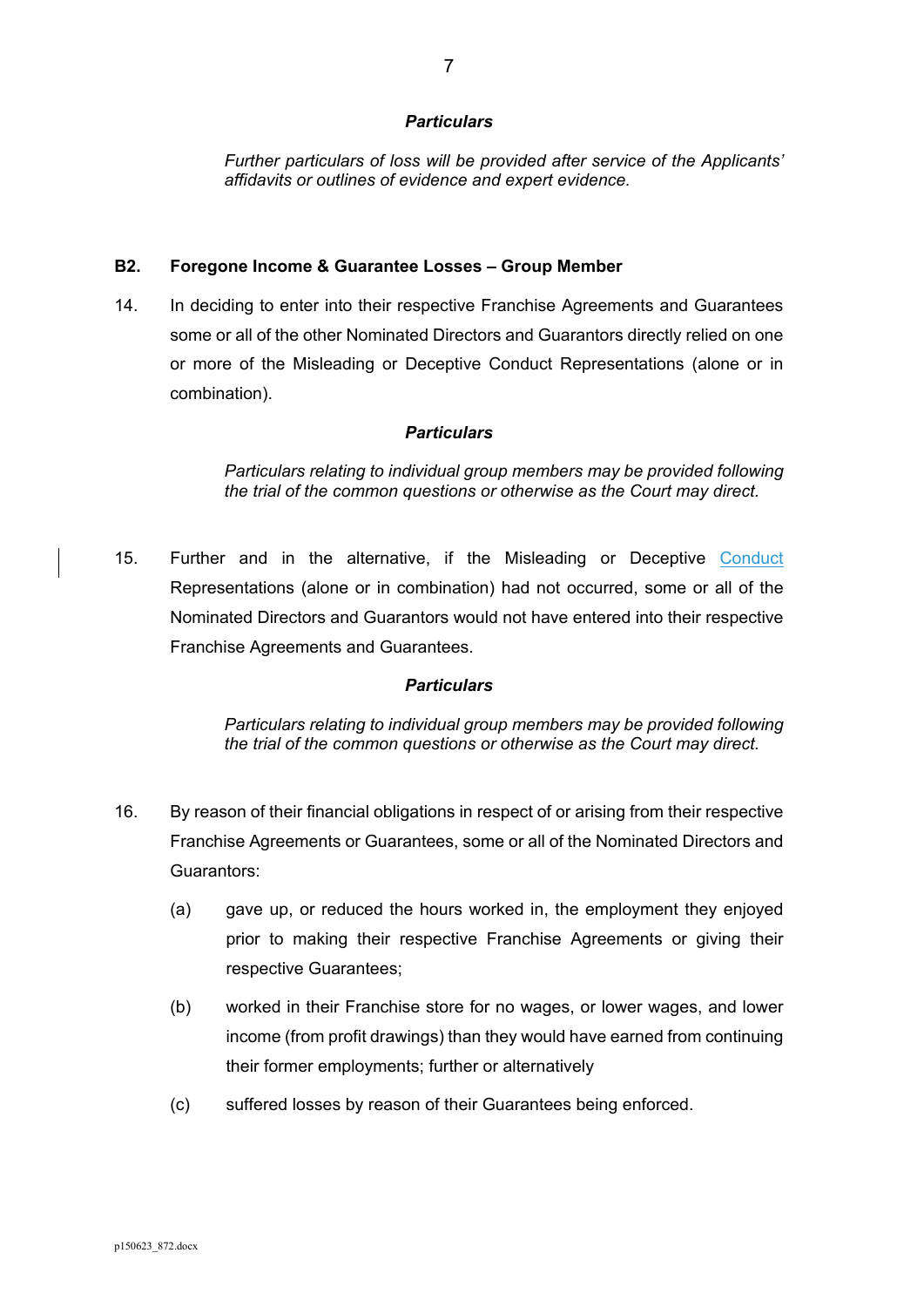*Particulars relating to individual group members may be provided following the trial of the common questions or otherwise as the Court may direct.* 

17. In the premises set out in paragraphs 14 and 15 above, some or all of the Nominated Directors and Guarantors have suffered loss and damage caused by the Misleading or Deceptive Conduct Representations and/or the Code Disclosure **Contraventions** 

#### *Particulars*

*Particulars relating to individual group members may be provided following the trial of the common questions or otherwise as the Court may direct.* 

*The loss suffered by Nominated Directors and Guarantors will also be calculated in accordance with the methodology stated in particulars to paragraph 13 above as applicable to the respective Stores of the Franchisees.* 

### **C. BANK CLAIMS**

#### **C1. Relationship between the Bank and 7-Eleven**

- 18. The Applicants repeat paragraphs 122 to 135 of the ACurrent VID180 SOC as if the same were set out in full herein.
- 19. By reason of the matters set out in paragraphs 131 to 134 of the ACurrent VID180 SOC:
	- (a) the Banking Code Application Term and
	- (b) the Fair and Reasonable Conduct Term;

were terms of the contract of guarantee between each Applicant or Guarantor and the Bank.

- 20. Further and in the alternative, in the premises set out in paragraphs 131 to 134 of the ACurrent VID180 SOC the Bank represented to each Applicant or Guarantor that it would observe:
	- (a) the Banking Code Application Term and
	- (b) the Fair and Reasonable Conduct Term;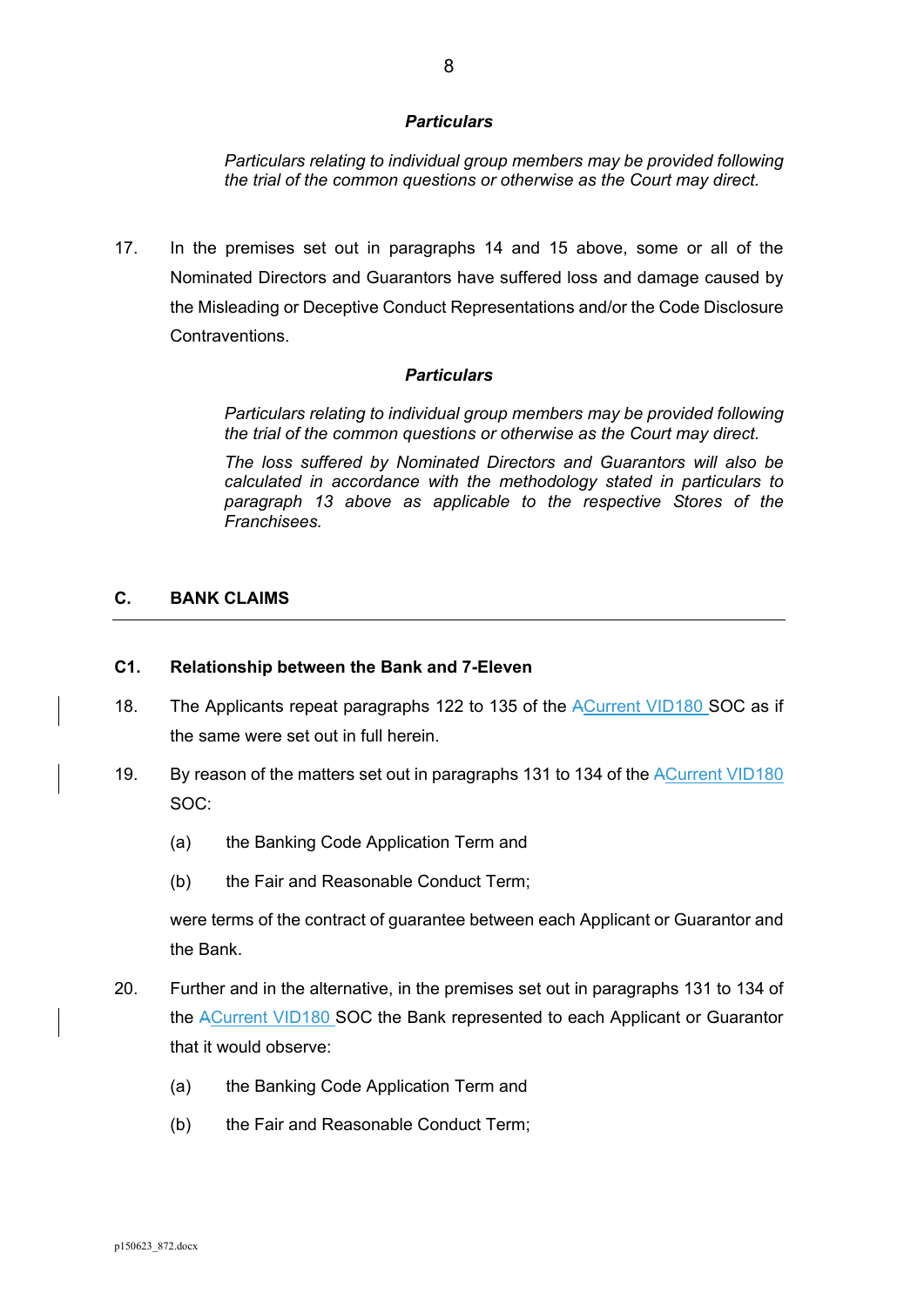in its dealings with them in respect of the Guarantee (**Guarantor Protection Representations**).

- 21. The representation referred to in the preceding paragraph 20 was:
	- (a) made in trade or commerce within the meaning of the ACLustralian Consumer Law; further and alternatively
	- (b) ASIC Act; and
	- (c) was a continuing representation up to at least the time each Applicant or Guarantor executed the Guarantee.

## **C2. Applicants' claim – Campbelltown Store Loan**

- 22. The Applicants repeat paragraphs 136 to 142 of the ACurrent VID180 SOC as if the same were set out in full herein.
- 23. By reason of the matters pleaded in paragraph 22 above, the Bank:
	- (a) by approving the Campbelltown First Loan Application:
		- (i) breached the Prudential Obligations Term of the Bank's contract with the Franchisee, being the Campbelltown Store Loan Contract;
		- (ii) breached the Prudent Banker Term of the Campbelltown Store Loan Contract; and
	- (b) by procuring the Campbelltown Guarantee despite the circumstances referred to in (a) hereof:
		- (i) failed to act fairly and reasonably in respect of the Applicants, in breach of the Fair and Reasonable Conduct Term referred to in paragraph 20 above; further or alternatively
		- (ii) by failing to correct or withdraw the Guarantor Protection Representations before the Applicants executed the Campbelltown Guarantee – engaged in conduct that was misleading or deceptive, or likely to mislead or deceive, in contravention of the ACL ustralian Consumer Law and ASIC Act;

(together and severally, **Bank's Lending Breaches**).

- 24. But for the Bank's Lending Breaches:
	- (a) the Bank would not have advanced loan funds to the Franchisee for the purchase of the Campbelltown Store; and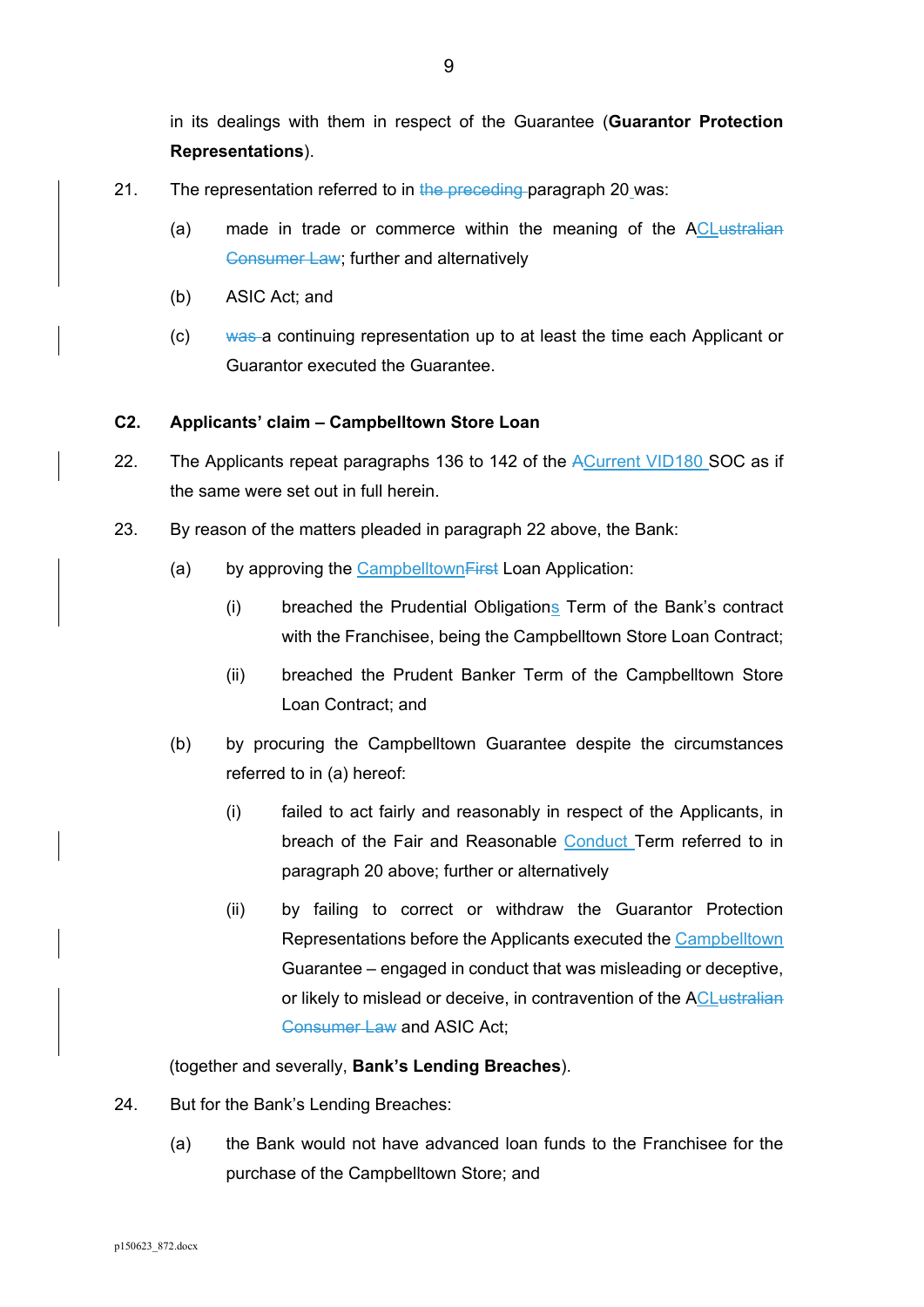- (b) the Applicants would not have entered into the Campbelltown Guarantee.
- 25. By reason of the matters pleaded in paragraphs 19 to 24 above, the Applicants suffered loss and damage.

*The Applicants refer to and repeat the particulars of loss of personal income set out under paragraphs 10 and 12 above. Further particulars may be provided prior to trial and after receipt of experts' reports.* 

#### *Northmead Store Loan Contract and loan approval process*

- 26. The Applicants repeat paragraphs 146 to 153 of the ACurrent VID180 SOC as if the same were set out in full herein.
- 27. By reason of the matters pleaded in paragraph 26, the Bank:
	- (a) by approving the Second-Northmead Loan Application:
		- (i) breached the Prudential Obligations Term of the Bank's contract with the Franchisee, being the Northmead Store Loan Contract;
		- (ii) breached the Prudent Banker Term of the Northmead Store Loan Contract; and
	- (b) by procuring the procuring the Northmead Guarantee and Northmead Mortgage despite the circumstances referred to in (a) hereof:
		- (i) failed to act fairly and reasonably in respect of the Applicants, in breach of the Fair and Reasonable Conduct Term referred to in paragraph 20 above; further or alternatively
		- (ii) by failing to correct or withdraw the Guarantor Protection Representations before the Applicants executed the Northmead Guarantee and the Northmead Mortgage – engaged in conduct that was misleading or deceptive, or likely to mislead or deceive, in contravention of the ACLustralian Consumer Law, further or alternatively the ASIC Act;

(being Bank's Lending Breaches toward the Applicants in respect of the Northmead Store Loan Contract).

- 28. But for the Bank's Lending Breaches referred to in:
	- (a) paragraph 23: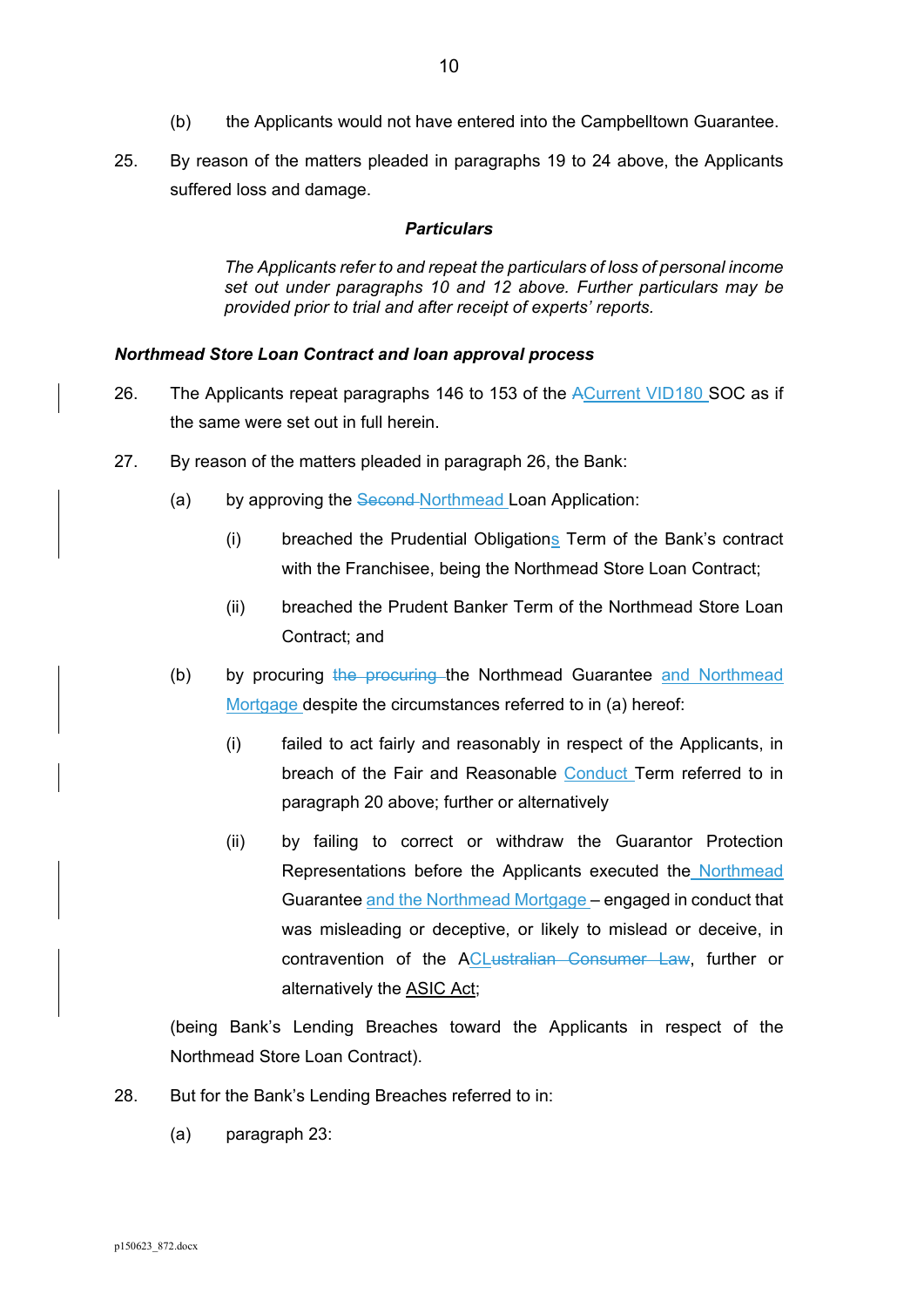- (i) the Bank would not have advanced loan funds to the Franchisee for the purchase of the Campbelltown Store or the Northmead Store; and
- (ii) the Applicants would not have entered into the Campbelltown Campbelltown Guarantee or, the Northmead Guarantee or the Northmead Mortgage; and
- (b) paragraph 27:
	- (i) the Bank would not have advanced loan funds to the Franchisee for the purchase of the Northmead Store; and
	- (ii) the Applicants would not have entered into the Northmead Guarantee or the Northmead Mortgage.
- 29. By reason of the matters pleaded in the preceding paragraph, the Applicants suffered loss and damage.

*The Applicants refer to and repeat the particulars of loss of personal income set out under paragraphs 10 and 12 above. Further particulars may be provided prior to trial and after receipt of experts' reports.* 

## **C3. Guarantor Group Members' Claims**

- 30. The Applicant refers to and repeats paragraph 157 to 159 of the ACurrent VID180 SOC as if the same were set out in full herein.
- 31. By reason of the matters pleaded in paragraphs 19, further or alternatively 20, and 30, the Bank:
	- (a) by approving some or all of the loan applications from franchisee group members in the Franchisees' Proceeding (**Represented Franchisees**):
		- (i) breached the Prudential Obligations Term of the Bank's contract with each Represented Franchisee;
		- (ii) breached the Prudent Banker Term of the Bank's contract with each Represented Franchisee; and
	- (b) by procuring the Guarantees in respect of the Represented Franchisees referred to in (a) despite the circumstances referred to in (a):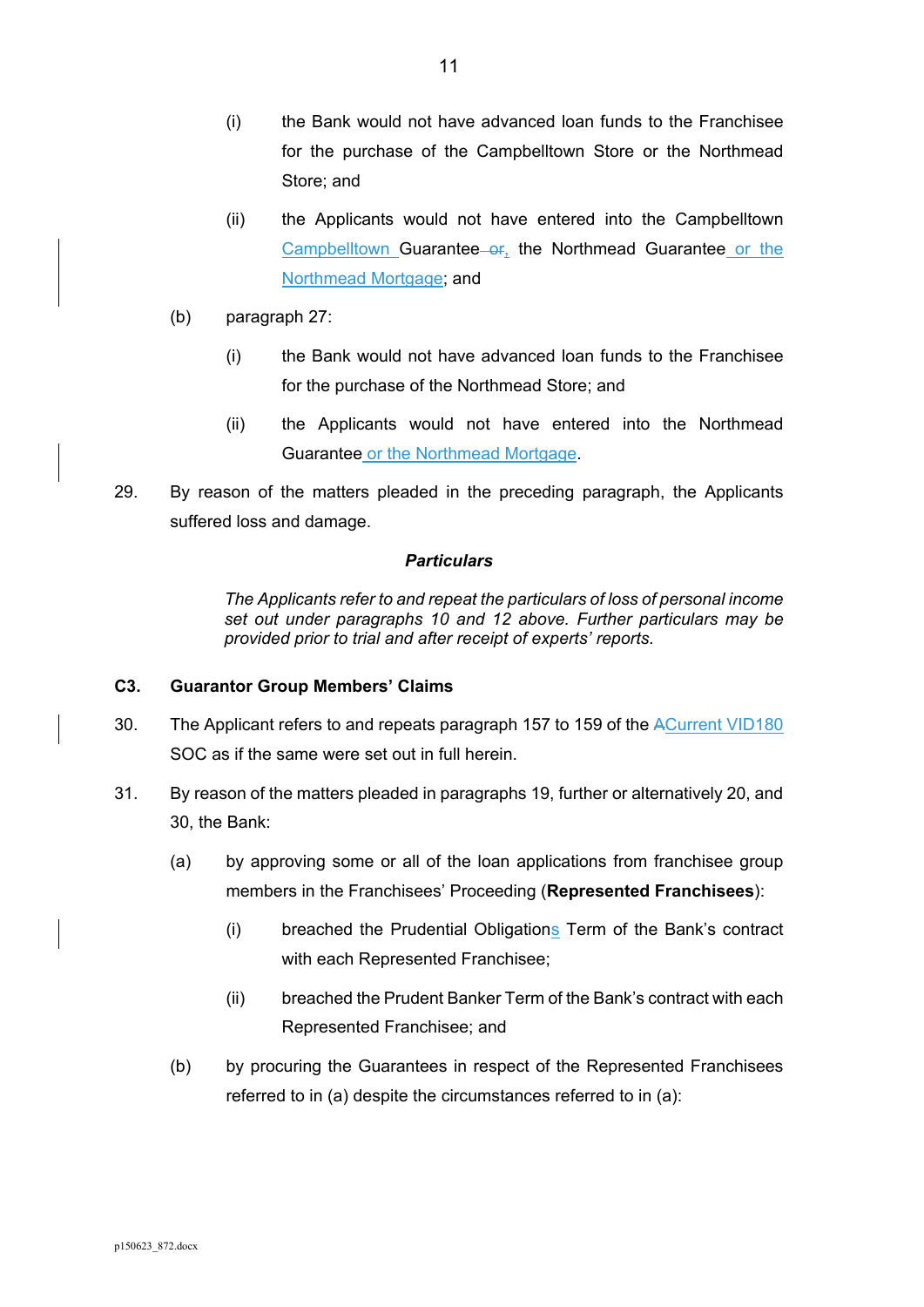- (i) failed to act fairly and reasonably in respect of the Guarantors, in breach of the Fair and Reasonable Term referred to in paragraph 20 above; further or alternatively
- (ii) by failing to correct or withdraw the Guarantor Protection Representations before the Guarantors executed the Guarantees – engaged in conduct that was misleading or deceptive, or likely to mislead or deceive, in contravention of the ACLustralian Consumer Law and ASIC Act:

(being Bank's Lending Breaches toward the Guarantors).

- 32. But for the Bank's Lending Breaches referred to in paragraph 31:
	- (a) the Bank would not have advanced loan funds to the Represented Franchisees for the purchase of their franchise; and
	- (b) the Guarantors would not have entered into the Guarantees.
- 33. By reason of the matters pleaded in paragraph 31 above, some or all of the Guarantors suffered loss and damage.

### *Particulars*

*The Applicants repeat paragraph 23 above.* 

## **C4. Bank's Unconscionable Conduct – Applicants**

- 34. At the time the Bank offered the Bank Loan Contracts to the Represented Franchisees and procured the Guarantees from the Guarantors the Bank knew or ought reasonably to have known the matters in paragraph 127 of the Current VID 180 SOC and that:
	- (a) Guarantors of 7-Eleven franchise agreements in Australia commonly had little or no prior business experience;
	- (b) Guarantors commonly had limited or no prior experience in operating retail outlets, and in particular convenience stores;
	- (c) Guarantors commonly had limited English skills;
	- (d) Guarantors commonly had limited understanding of minimum wage laws in Australia;
	- (e) Guarantors commonly were highly vulnerable to 7-Eleven's decisions whether to renew a lease, and in the event of non-renewal, were likely to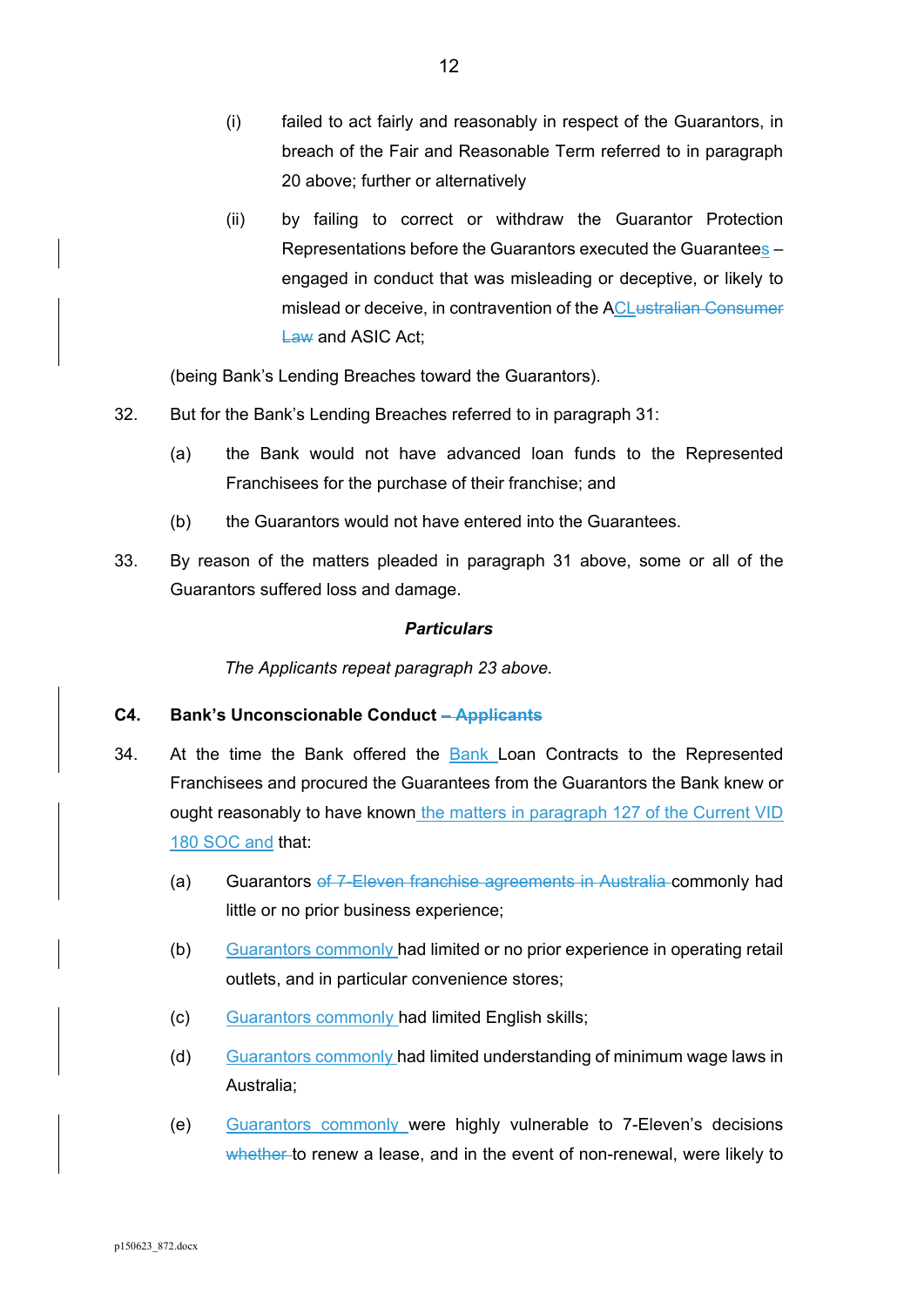be (and on occasion had been) unable to meet their obligations under their Bank Loan Contracts;

- (f) in circumstances including. (a)-(e) $(f)$  above in approving the Loan for the Franchisee the Bank was likely to be breach of:
	- (i) the Fair and Reasonable Conduct term;
	- (ii) the Prudential Obligations Term;
	- (iii) the Prudent Banker Term;

## *Particulars*

*The Applicants refer to, and repeat, the allegations made in paragraphs 157 and 158 of the Current VID180 SOC as if the same were set out in full herein.* 

- (g) the Bank had not informed the Guarantors about minimum wage laws in Australia or the matters referred to in  $(e)(d)$  and to (f);
- (h) Guarantors were unlikely to be aware of minimum wage laws in Australia and the matters referred to in (e) and  $\left\{e^{-(f)}\right\}$ .

## *CampbelltownFirst Loan Application (Campbelltown Store)*

- 35. Further and in the alternative to paragraph [33], at the time the Bank offered the Campbelltown Store Loan Contract to the Franchisee and procured the Campbelltown Store Guarantee from the Applicants, the Bank knew or ought reasonably to have known that:
	- (a) the Applicants (and especially the second Applicant) had limited English skills;
	- (b) the Applicants had emigrated to Australia from India;
	- (c) the Applicants had little or no prior business experience;
	- (d) the Applicants had no prior experience in operating a retail outlet, and in particular a convenience store;
	- (e) the "business plan" submitted to the Bank by the Applicants and Franchisee in support of the Franchisee's application for the loan assumed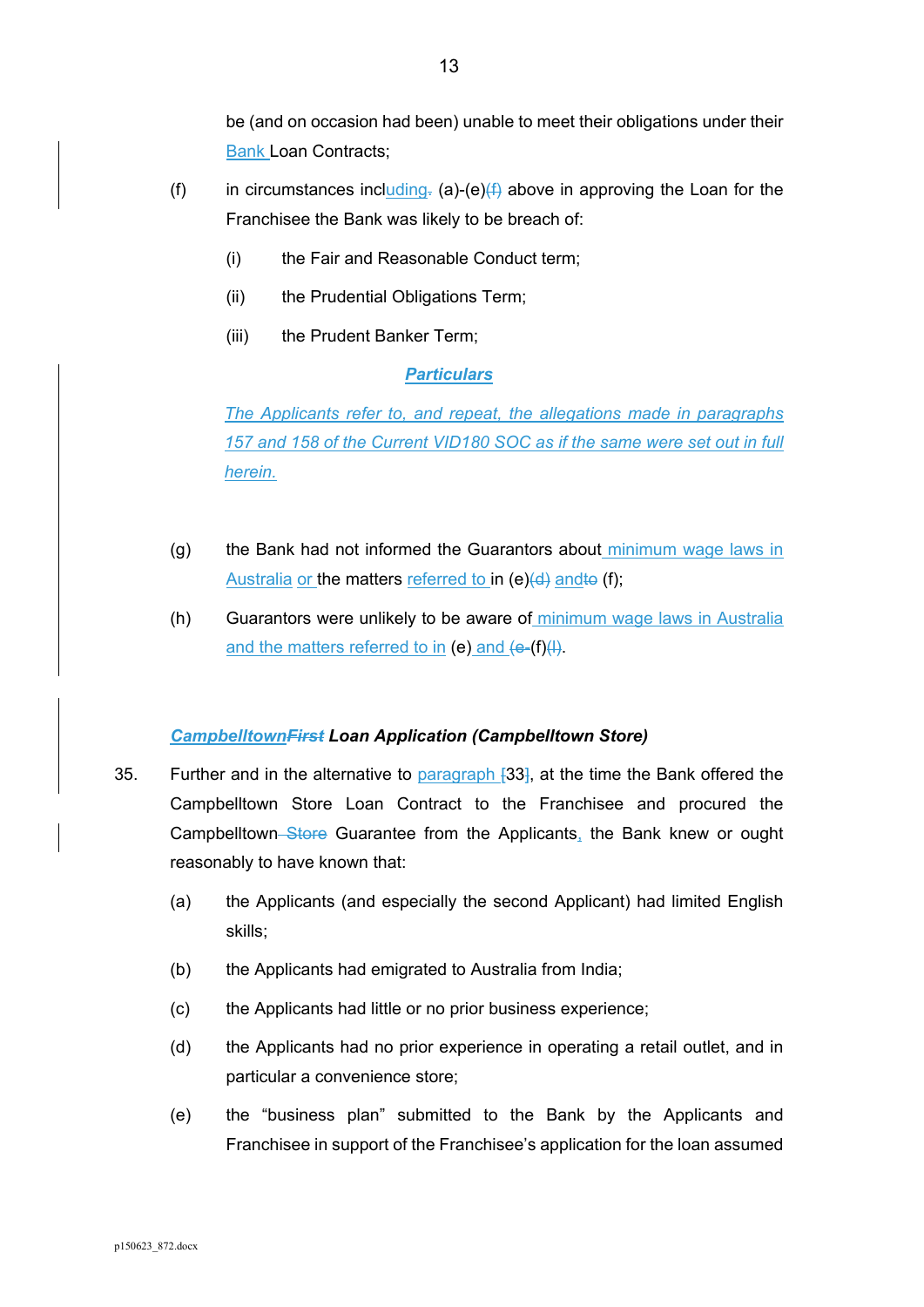payroll costs based on wage rates that were below the applicable industrial award rates;

- (f) the lease for the Campbelltown Store premises would terminate on 31 March 2014, unless 7-Eleven, in its discretion, exercised an option to renew for a further five years, and if 7-Eleven did not exercise this option (or the second option to renew for a further five years from 31 March 2019), this was likely to result in the closure of the Campbelltown Store with the Applicants being unable to meet their obligations under the Campbelltown Store Loan Contract;
- (g) some Guarantors in the 7-Eleven network had experienced the results of 7-Eleven's decision not to renew a lease  $\frac{1}{x}$  described in (f) and those Guarantors were unable to meet their obligations under the Bank Loan Contracts;
- (h) in approving the Campbelltown Store Loan for the Franchisee, the Bank was likely to be in breach of:
	- (i) the Fair and Reasonable Conduct term;
	- (ii) the Prudential Obligations Term;
	- (iii) the Prudent Banker Term;
	- $\overline{f}$  toward the Franchisees.

## *Particulars*

*The Applicants refer to, and repeat, the allegations made in paragraphs 143 and 144 of the Current VID180 SOC as if the same were set out in full herein.* 

(i)(i) the Bank had not informed the Applicants about the matters in (e) to (h).

(together and severally, the **Campbelltown Circumstances**).

- 36. In the premises set out in the two preceding paragraphs, the Bank:
	- (a) by approving the Campbelltown<del>First</del> Loan Application; and/or
	- (b) procuring the Campbelltown Guarantee from the Applicants,

engaged in conduct in trade or commerce, in connection with the supply or possible supply of financial services that was unconscionable toward the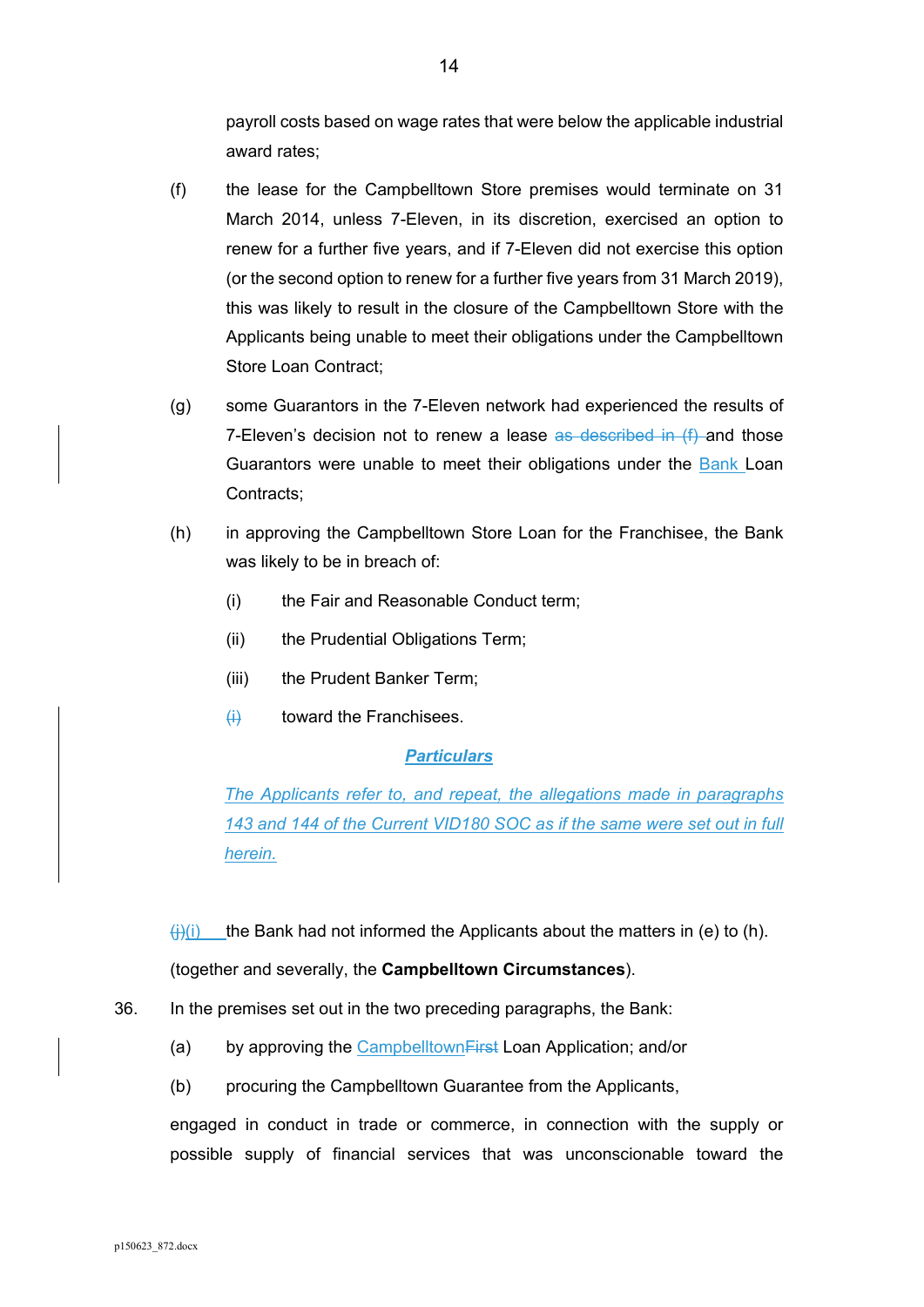Applicants within the meaning of s 21 of the ACL, further or alternatively s 12CB of the ASIC Act.

#### *Particulars*

*The Applicants repeat paragraph 23 above.* 

*The Applicants repeat the particulars to paragraph 160 of the ACurrent VID180 SOC.* 

*(c)*

37. Had the Applicants not entered into the Campbelltown Guarantee they would not have entered into the subsequent Northmead Guarantee or Northmead Mortgage.

### *Particulars*

*The Applicants refer to and repeat the particulars of loss of personal income set out under paragraphs 10 and 12 above. Further particulars may be provided prior to trial and after receipt of experts' reports.* 

38. In the premises set out in paragraphs 35 to 37, the Applicants have suffered loss and damage. By reason of the contravention alleged in 35.

#### *Particulars*

*The Applicants refer to and repeat the particulars of loss of personal income set out under paragraphs 10 and 12 above. Further particulars may be provided prior to trial and after receipt of experts' reports.* 

39. Further and in the alternative to paragraph 38 above, in the premises set out in paragraphs 35 to 37, the Campbelltown Guarantee should be varied or set aside pursuant to section 12GM of the ASIC Act.

## *Second Northmead Loan Application (Northmead Store)*

- 40. At the time the Bank offered the Northmead Store Loan Contract to the Franchisee and procured the Northmead Store Guarantee and the Northmead Mortgage from the Applicants, the Bank knew or ought reasonably to have known:
	- (a) the matters in  $parammath>$
	- (b) the Applicants were or were likely to be in financial difficulty because of the low income derived by the Franchise and the Applicants from the Campbelltown Store;
	- (c) in approving the Northmead Store Loan for the Franchisee the Bank was likely to be breach of: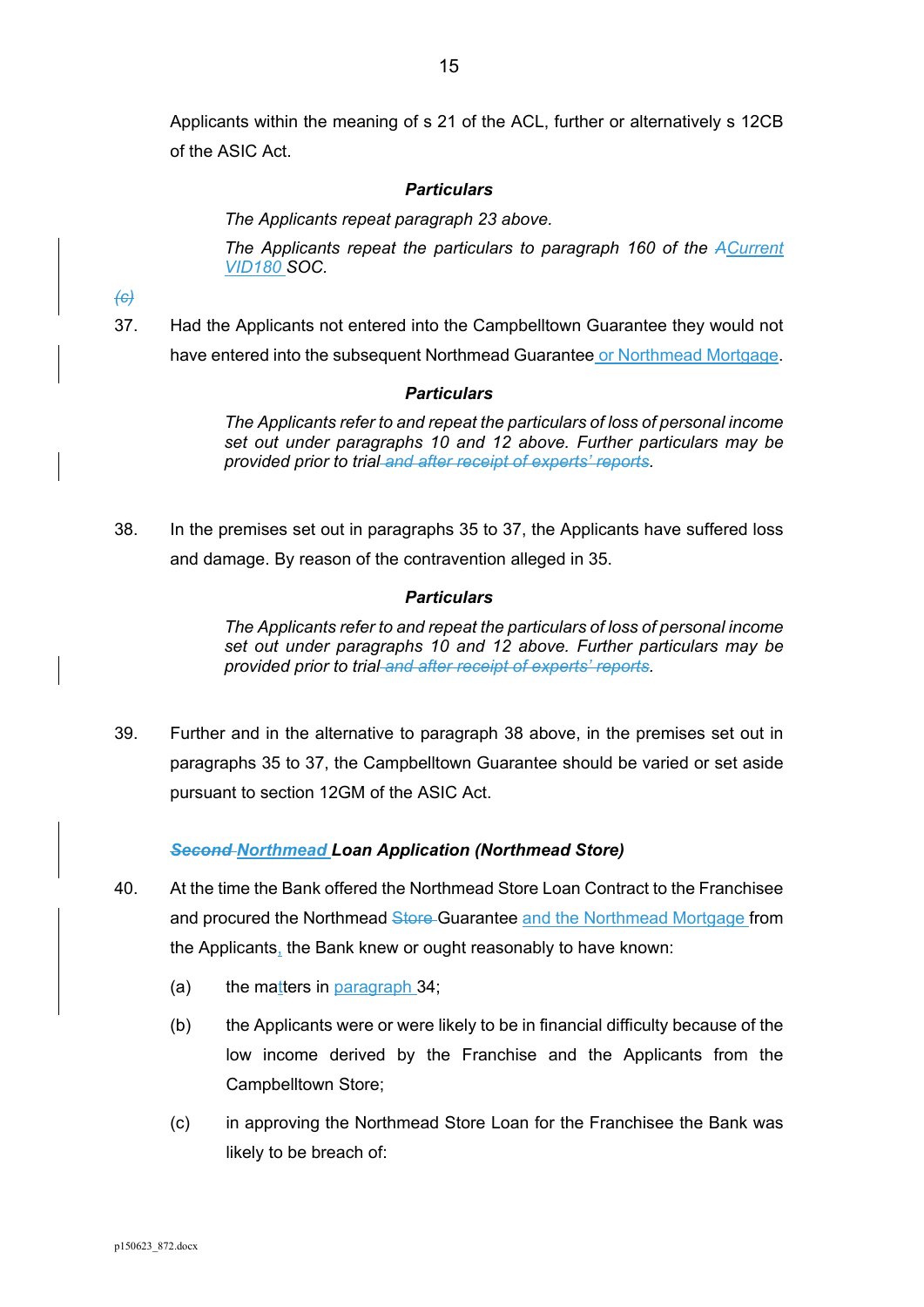- (ii) the Prudential Obligations Term;
- (iii) the Prudent Banker Term:

*The Applicants refer to, and repeat, the allegations made in paragraphs 154 and 155 of the Current VID180 SOC as if the same were set out in full herein.* 

(d) the Bank had not informed the Applicants about the matters in (a) $\leftrightarrow$  to  $(c)$  $(h)$ .

(together and severally, the **Northmead Circumstances**).

- 41. Further and in the alternative to the matters pleaded and particularised in paragraphs 22 to 25 above, the Bank
	- (a) by approving the Second Northmead Bank Loan Application; and/or
	- (b) procuring the Northmead Guarantee and the Northmead Mortgage,

engaged in conduct in connection with the supply or possible supply of financial services to the Applicants that was unconscionable within the meaning of 12CB of the ASIC Act.

#### *Particulars*

*The Applicants repeat paragraph 27 above.* 

*The Applicants repeat the particulars to paragraph 165 of the ACurrent VID180 SOC and 27.* 

42. Further and in the alternative to paragraph 38-41 above, by reason of the Bank's unconscionable conduct in approving the Second-Northmead Loan Application and/or procuring the Northmead Guarantee and the Northmead Mortgage, the Northmead Guarantee and the Northmead Mortgage should be varied or set aside pursuant to section 12GM of the ASIC Act.

#### **C5. Bank's unconscionable conduct – Guarantors**

43. The Applicants repeat paragraphs 167A to 167D of the ACurrent VID180 SOC and say that the Bank,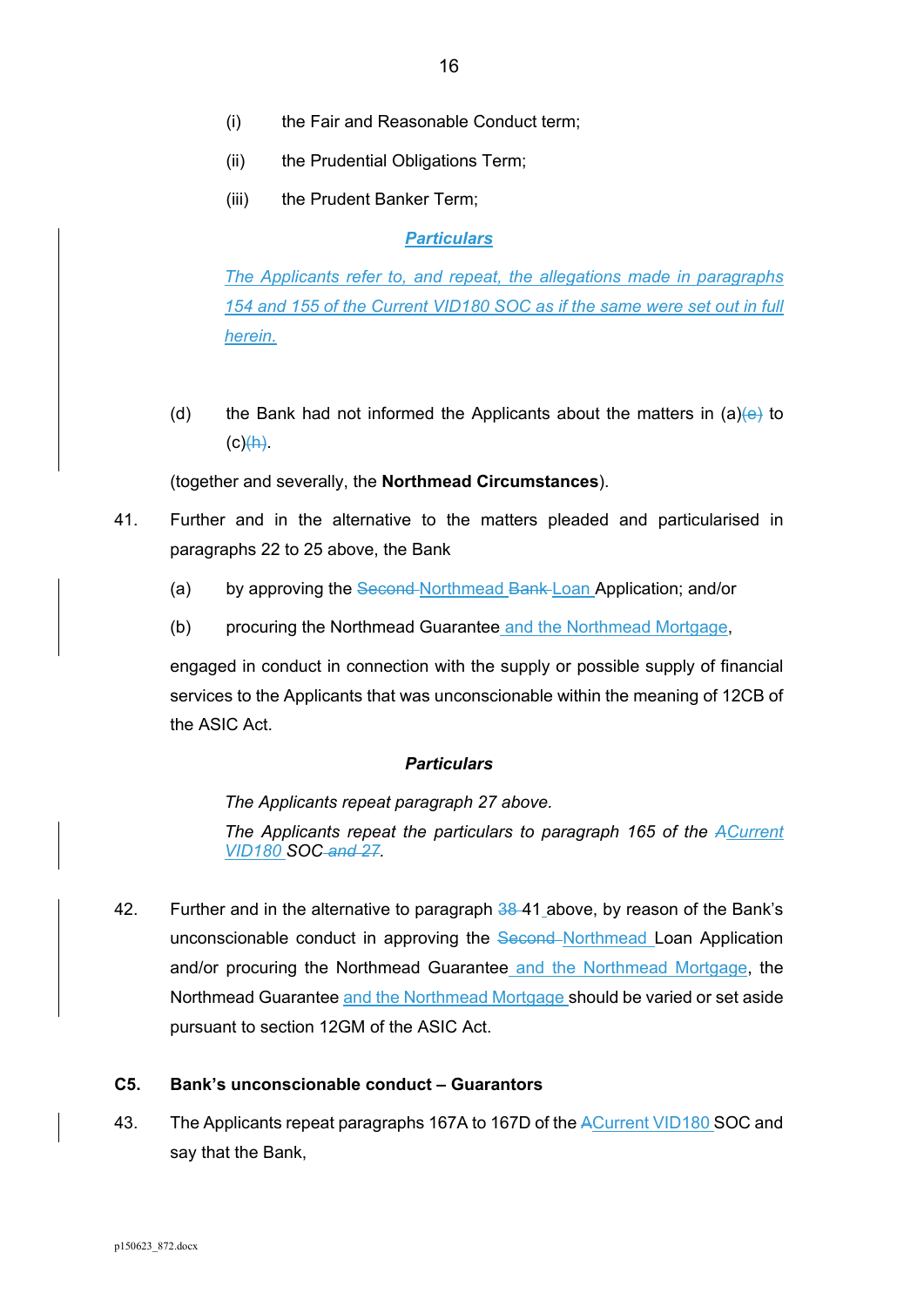- (a) by approving some or all of the Represented Franchisees' loan applications; and/or
- (b) procuring some or all of the Guarantees,

engaged in conduct in trade or commerce in connection with the supply or possible supply of financial services to Guarantors and/or their Nominated Directors that was unconscionable within the meaning of 12CB of the ASIC Act.

#### *Particulars*

*The Applicants repeat the particulars to paragraph 168 of the ACurrent VID180* SOC.

- 44. By reason of the Bank's unconscionable conduct as pleaded in paragraph 40-43 above, some or all of Guarantors suffered loss and damage.
- 45. Further and in the alternative to the matters pleaded in paragraph 4444 above, by reason of the Bank's unconscionable conduct as pleaded in paragraph 4340 above, some or all of the Guarantees should be varied or set aside pursuant to section 12GM of the ASIC Act.

Date:  $7/12$  2018

Stewart A Levitt Levitt Robinson Solicitor for the Applicants

Signed by his Special Counsel Brett R Imlay

This amended pleading was prepared by Levitt Robinson, Thomas Bagley and Gerald Ng and was settled by Kristine Hanscombe QC.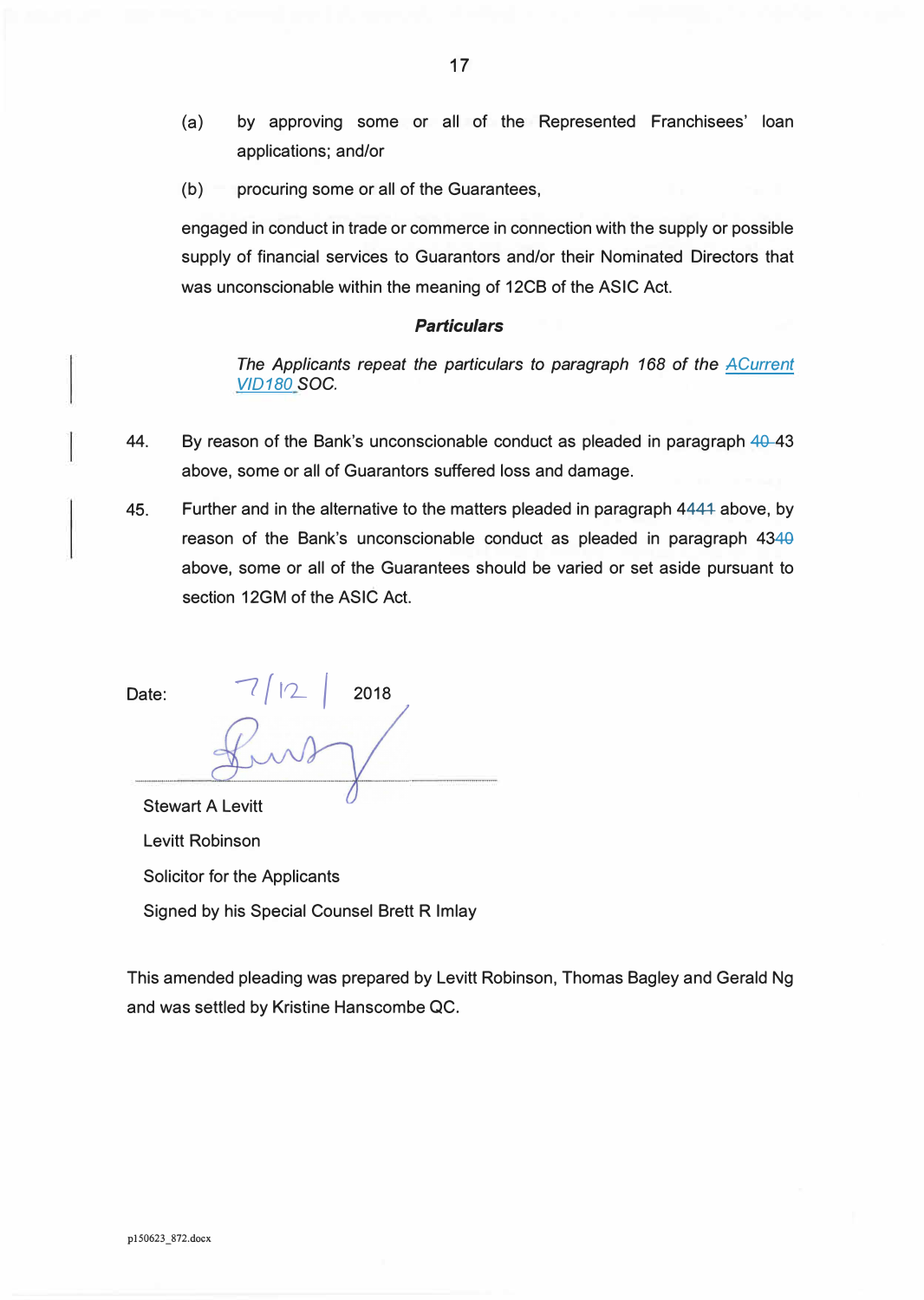### **Certificate of lawyer**

I, Stewart A Levitt, certify to the Court that, in relation to the statement of claim filed on behalf of the Applicants, the factual and legal material available to me at present provides a proper basis for each allegation in the pleading.

Date:

 $7/12/2018$ **Stewart A Levitt** 

Levitt Robinson

Solicitor for the Applicants

Signed by his Special Counsel Brett R Imlay

pl50623\_872.docx

 $\frac{1}{2}$